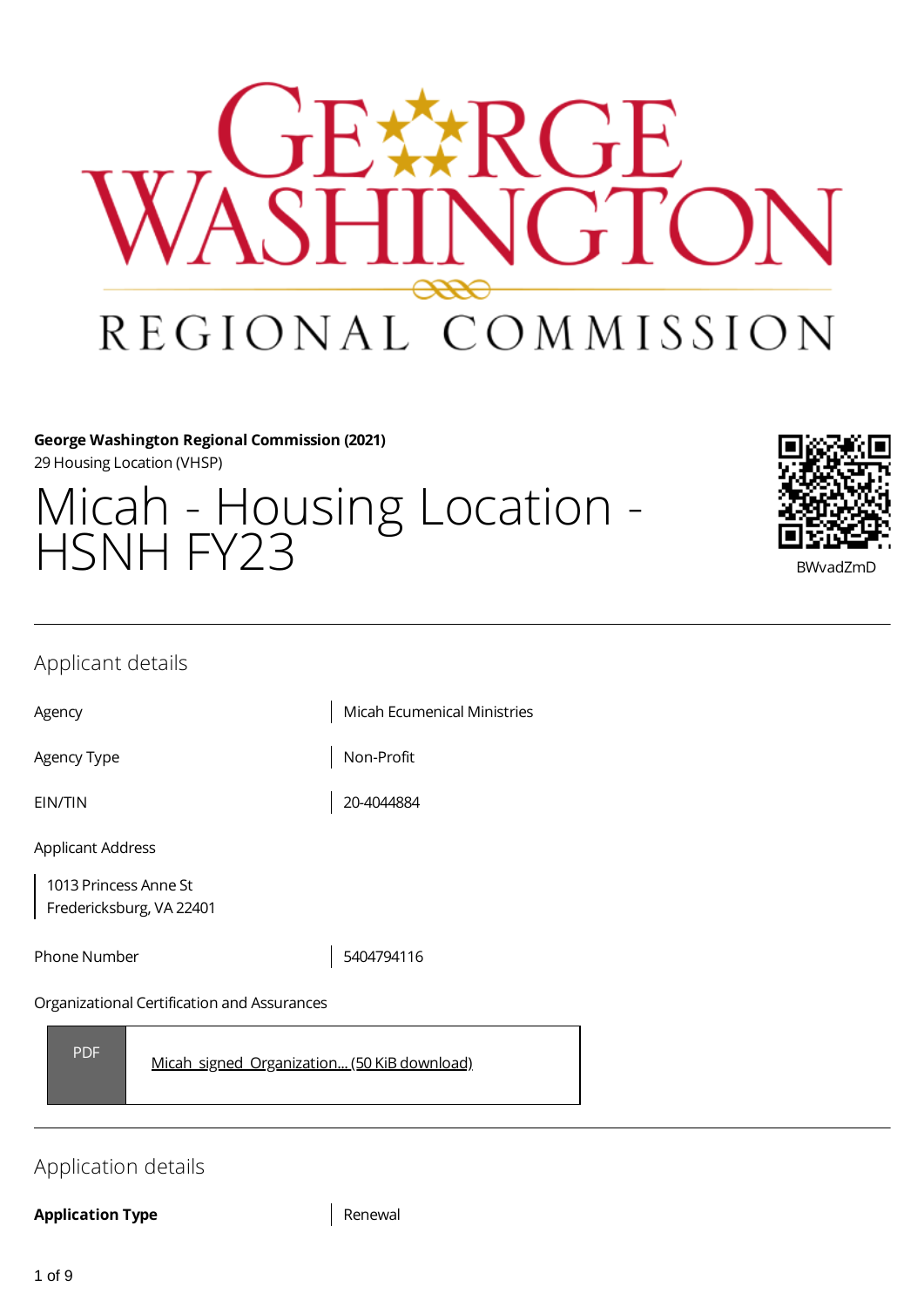| <b>Project Contact Name</b>  | Meghann Cotter           |
|------------------------------|--------------------------|
| <b>Project Contact Title</b> | Executive Servant-Leader |
| <b>Project Contact Phone</b> | +15404794116             |
| Project Contact Email        | meghann@dolovewalk.net   |

#### **Household Type**

Indicate the percentage (%) breakdown of household types targeted by this project.

|                |                                | New | Renewal | Expansion |
|----------------|--------------------------------|-----|---------|-----------|
|                | Households without<br>Children | 0   | 75      | 0         |
| $\overline{2}$ | Households with<br>Children    | 0   | 25      | 0         |
| 3              | Total                          | 0   | 100     | 0         |

## **DV Participants**

What percentage of households will be served through the Victim Service Coordinated Entry Process (including coordinated assessment for shelter/prevention and prioritization for rapid re-housing)?

|                                                                                           | New | Renewal | Expansion |
|-------------------------------------------------------------------------------------------|-----|---------|-----------|
| Households Served<br>through Victim<br><b>Service Coordinated</b><br><b>Entry Process</b> | 0   |         |           |

#### **Review Date**

2022-03-08

 $\vert \downarrow$ 

The applicant organization's governing board discussed/ will discuss this application for funding at a meeting held on \_**\_\_\_\_** (date).

#### **Acknowledgement**

The submitting applicant organization will act as the responsible fiscal agent for any funds received and will comply with applicable tax laws, regulations,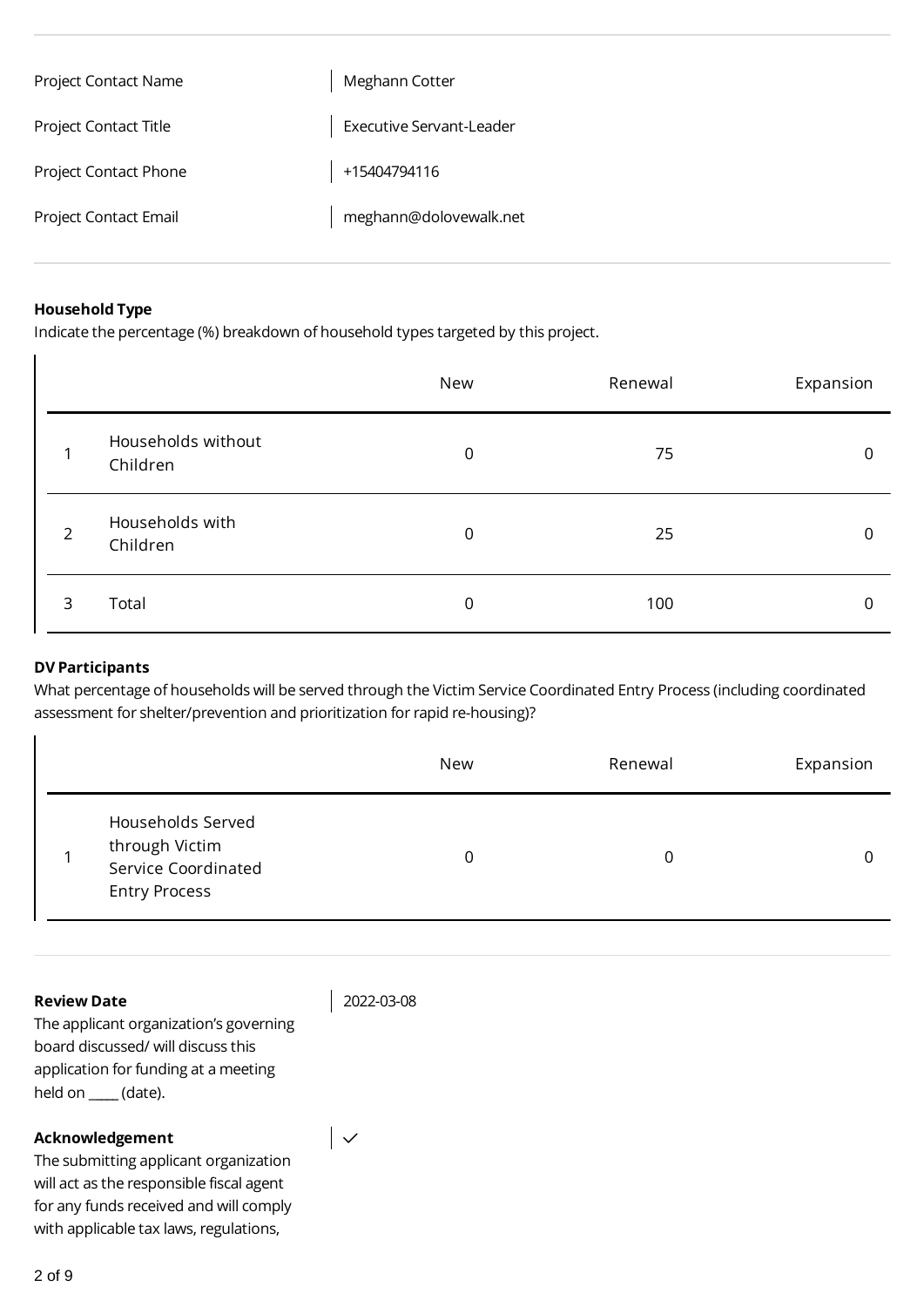and CoC policies. By submitting this application, we agree that we have read and approve of the content of this application.

## **Housing Location Budget**

 $\overline{1}$ 

|               |                            | New | Renewal       | Expansion |
|---------------|----------------------------|-----|---------------|-----------|
|               | Rapid Rehousing            | 0   | US\$50,000.00 |           |
| $\mathcal{P}$ | <b>Targeted Prevention</b> | 0   | 0             |           |
| 3             | Total                      | 0   | US\$50,000.00 |           |

#### **HMIS Budget**

 $\overline{1}$ 

|   |                       | New Amount | Renewal Amount | <b>Expansion Amount</b> |
|---|-----------------------|------------|----------------|-------------------------|
|   | <b>Computer Costs</b> | 0          | 0              |                         |
| 2 | Fees and Licenses     | 0          | 0              |                         |
| 3 | <b>HMIS Staffing</b>  | 0          | 0              |                         |
| 4 | Training              | 0          | 0              |                         |
| 5 | Total                 | 0          |                |                         |

#### **Administration Budget**

|                | New Amount | Renewal Amount | <b>Expansion Amount</b> |
|----------------|------------|----------------|-------------------------|
| Administration |            |                |                         |

#### **Budget Narrative**

Provide details for each line item requested.

The \$50,000 in the rapid rehousing line items funds staff costs for housing search and placement. Funds are used for services or activities designed to assist households in our CoC agencies in locating, obtaining, and retaining suitable housing.

#### **Match**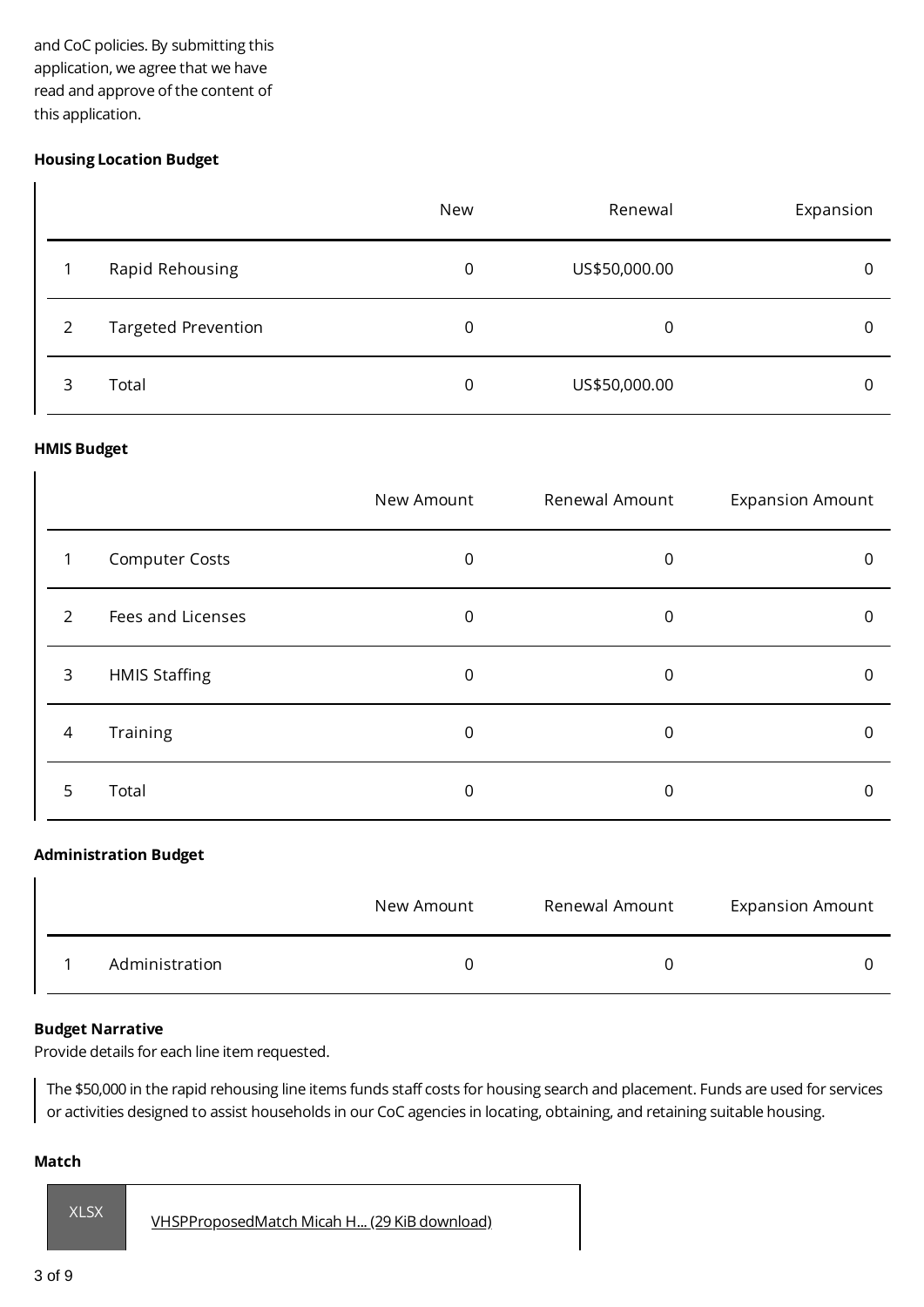**Other Funding Sources** Detail the other funding sources the agency has access to for this project.

This project also receives funding from the Housing Trust Fund Homeless Reduction Grant, in the rapid rehousing project category. This funding covers a portion of a second staff role involved in this project, namely the Housing Administrator, and additional administration costs.

Through partnership with CoC housing partners, the Agency on Aging, Rappahannock Goodwill Industries, and the Greater Fredericksburg Habitat for Humanity, Micah also funds a furniture bank. This partnership streamlines the move-in process, stocking newly housed neighbors with furniture and basic household items upon move-in. Volunteers heavily support this furniture bank effort. Micah also collects a significant amount of new items, in-kind, from the community to offer welcome home baskets to those transitioning into housing.

## **Project Scope.**

Provide a description that addresses the entire scope of the proposed project.

The project seeking renewal funding is called the Stable Homes Partnership, representing a consolidated way for our CoC agencies to locate available housing.

The housing location process begins when households (families or individuals or roommate matches) are assigned in the community prioritization process, and staff at participating community agencies make a referral to the shared community housing locator. The locator meets with the individual or family to determine their geographic, space and financial needs, with a special focus on assessing the barriers to attaining housing, such a prior criminal history or poor credit. She then seeks out landlords with available units that may be willing to rent to them.

Building relationships with landlords and identifying new units is an ongoing process of outreach and connection. The locator will take clients to view apartments, negotiate with landlords, and lock in leases. After lease signing, the case goes back to the referring agency for ongoing case management. Furniture for newly housed households is available upon request through Micah's furniture bank.

## **Community Need.**

If renewal funding is being requested, explain how the project continues to meet a community need and/or fill a system gap. If new/expansion funding is being requested, explain how the additional funds will increase system capacity and justify the community need for additional capacity. Be sure to use data to support the demonstrated need and detail the methodology for determining gaps within the system.

A shared housing locator remains crucial to community need, as it is a consolidated way for our COC to connect with landlords and available apartments. Having one locator on behalf of all rapid re-housing agencies allows us to speak with one voice and set of marketing materials. This cuts down on multiple agencies presenting mixed messages to a limited pool of landlords.

On average, the locator receives 13 referrals per month, which means approximately 156 households are placed every year. Especially as affordable, available units become more difficult to locate in a difficult housing market, the need for a dedicated Housing Locator who is able to maintain relationships with landlords to secure units quickly is a key part of the CoC's strategy to reduce the time that households spend in homelessness.

One of our goals for the coming year is to host more regular check ins with key points of contact at partner agencies, such as RACSB, Hope House Prevention Program, and Empowerhouse, who are involved in some of their own location work. One primary shared housing locator remains key to the Coc's strategy, but we are engaged in ongoing conversation among agencies regarding how to maximize the number of units located, by adding and coordinating housing location assistance across agencies.

## **Eligibility.**

Certify that the project will adhere to the FRCoC Coordinated Entry Policies & Procedures, including the following requirements of the document:

## $\checkmark$  Follow the Housing First model

 $\checkmark$  Participate in the FRCoC Coordinated Entry Process and/or the Victim Service Coordinated Entry Process (including coordinated assessment for shelter/prevention and prioritization for rapid re-housing)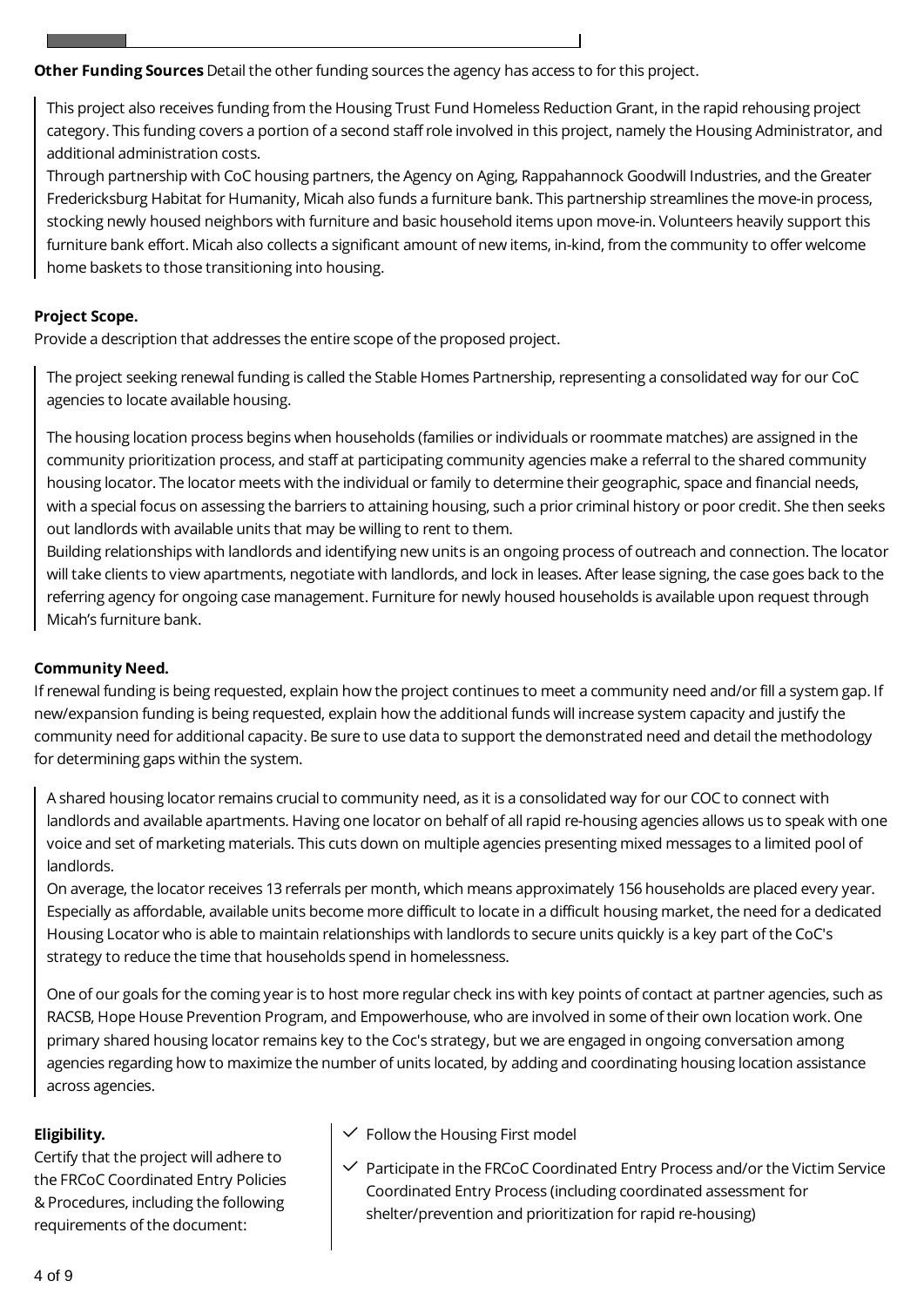- $\checkmark$  Adhere to established project standards
- $\checkmark$  Collect data through HMIS or a comparable database

**Prioritization Process.** Describe how the project receives referrals, determines eligibility, and prioritizes clients. How were these prioritization criteria developed?

Referrals to the locator are made using a uniform Barrier's Assessment tool, which identifies each household's potential challenges to finding housing (i.e. evictions, income, criminal background, etc.). The locator then works with each household as part of a caseload. Based on severity of barriers, landlord appetite and available units, some may get housed more quickly while others take longer; but the locator continues to work with all situations until placed. Occasionally, priority is given to a participant who is encountering a tight deadline on signing a lease before a newly-obtained housing voucher expires. Exceptions may include times when the referring agency may rescind the referral. A client who refuses multiple viable options may also be referred back to the referring agency for additional support or consideration of other options. In all possible cases, however, the locator works with the household through lease signing.

**Landlord Engagement.** Describe how the project leverages partnerships within the homelessness response system and with local landlords. Describe the process for engaging and maintaining relationships with landlords.

All those entering the housing program are screened by the community's coordinated assessment system and prioritized through the local prioritization process. It is determined at prioritization meetings which agency is best suited to work with the individual and what supports will be needed. Referrals by the rapid re-housing agency are then made to the locator. The locator also identifies housing for veterans receiving section 8 vouchers. This past year, thanks to the release of mainstream housing vouchers to our community, the locator spent significant time locating appropriate units for those who received a housing voucher, and ensuring that lease signing occurred while individual vouchers were still eligible to be used. The locator is constantly networking with local landlords, sharing information about the program and convincing them to offer their units to people being rapidly re-housed. Strategies have included outreach events, landlord/property manager meetings, and attending eviction court. Workflow for maintaining these relationships includes regular check-ins with participating landlords to maintain a pulse on units coming available, challenges that may be occurring with previously placed household, and sharing information about placement needs we have.

One of our goals for the coming year is to host more regular check ins with key points of contact at partner agencies, such as RACSB, Hope House Prevention Program, and Empowerhouse, who are involved in some of their own location assistance.

**Service Availability.** Are services available to the entire community? Include how the project ensures services for: 1. Households located in all areas of the CoC service area; 2. Singles/families, men/women, and the following harder to serve populations: sex offenders, large families, medically fragile, LGBTQ+, unaccompanied youth; 3. Households with accessibility concerns including language and mobility; 4. Households with limited or no personal phone or internet access.

As an organization accustomed to serving a high-barrier population, and committed to a Housing First approach, Micah seeks to provide services to the entire community. In fact, the more barriers a person faces, the more likely Micah's program is to take them on. Vulnerability and time homeless, for example, is part of our prioritization process.

The housing locator receives referrals from the prioritization process, after participants are enrolled for agency support, regardless of preconditions or prior difficulty in accessing housing. Part of the task of the housing locator is to find available, accessible units for those with particular needs, especially those with criminal history (i.e., sex offenders) that preclude them from some available housing. The locator is also tasked with finding accessible units for those who have accessibility concerns, seeking first-floor or single-story units for those with medical concerns that makes stairs difficult or impossible, for example. The task of the housing locator is to find appropriate units for all referred households, regardless of barriers.

## **Housing First.**

Describe in detail how your organization implements a Housing First approach. Include specific examples such as organizational or programmatic policies, procedures, guidelines, etc.

Policies and procedures for all of our programs begin with the goal of transitioning people to permanent housing, regardless of their barriers, presumed sustainability or background, making Micah an organization that is built around Housing First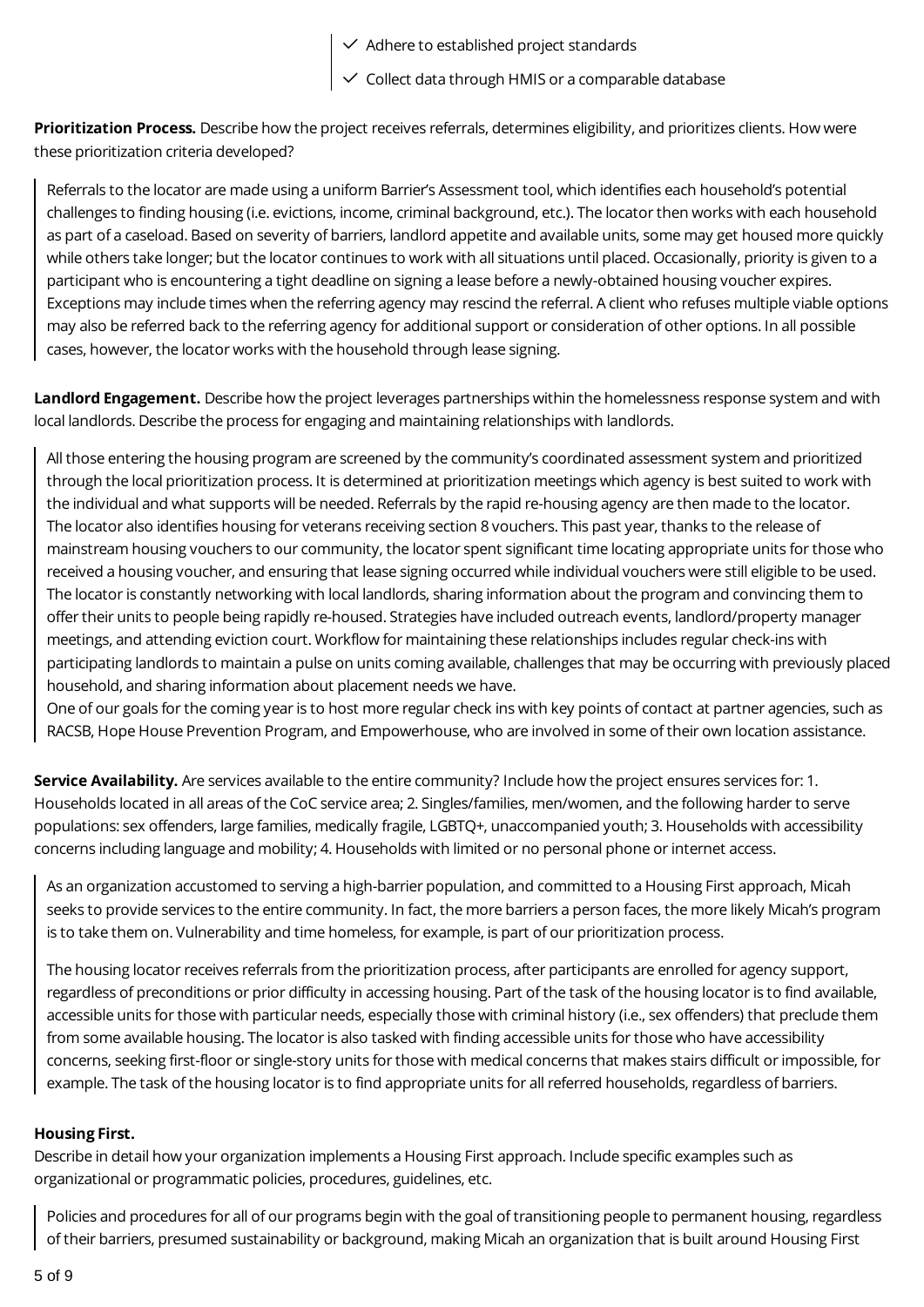principles, without precondition.

Upon assignment in the community prioritization process, Micah's housing team makes a referral to the Housing Locator who starts identifying units. While the locator works on finding housing, a member of case management staff at each agency begins housing-focused case management that continues after move in.

Based on information gathered from this strength-based, trauma informed tools, case managers work with clients to identify the top areas that need to be addressed to support successful transition into housing. Housing-focused goals generally include obtaining identification, identifying a path toward income (i.e. employment/disability), setting up public benefits and addressing identified medical or mental health needs, as prioritized by the client and often most relevant to making a case for disability. The process moves forward regardless of how high the barriers. In other words, the barriers assessment is intended as a tool to determine how to overcome and/or navigate the barriers presented, not as a tool to screen out any participant for a perceived lack of housing readiness.

## **Barriers to Services.**

Are there any existing barriers in the community that would prevent a household from accessing services or permanent housing? What is the project doing to address these barriers?

One significant barrier that this project faces is the lack of affordable housing in our community. This reality does not reflect a barrier to being referred to the Stable Homes Partnership for housing location support. It simply reflects the reality of the difficult housing market.

One of Micah Ministries' long-term goals is the establishment of a supportive, affordable housing community in our area. We are actively working towards the goal of building a community of small homes that will be supported by on-site case management and volunteer support. We are continuing to advocate in our area for the funds, land, and zoning accommodations that would make this community possible, as a long-term solution for our chronically homeless neighbors.

The existence of the shared housing locator position itself is an ongoing attempt to address the barrier of the difficult housing market. With a dedicated locator whose primary role is to forge and maintain relationships with landlords willing and able to rent to our participants, we have the advantage of contact from landlords when appropriate units are about to become available. Building on these relationships further is a key part of the housing locator position.

**Racial Disparities.** Has your project examined its programs and systems for racial disparities? What was the result of this examination and what is the project doing with this information? Have any actions been taken to address the disparities (if applicable)?

Micah has been using racial disparity data to effect change and prioritize services. While we are not aware of racial disparities in the provision or outcome of assistance we provide, we acknowledge that poverty and homelessness impact racial minority populations at higher rates, due to the far-reaching effect of systematic policies that limit access to economic and social equality for minority populations. Thus, strategies include monitoring race among those prioritized for services, recognizing this disproportionate impact.

The homeless population also has a higher rate of serious mental illness, substance abuse, and chronic illness. Organizations like Micah exist because of breakdowns in equality/inclusion in mainstream services. Everything we do, therefore, is about helping those left out, or for whom traditional support systems were not effective.

Micah has also advertised employment positions in networks of color and intentionally looked for qualified candidates of non-Caucasian races, in order to benefit from the perspectives of minority populations at the staff and leadership levels.

## **Staffing - HL**

Provide the following data. These numbers will be used to calculate anticipated number of households served by the project.

1 Number of FTE Housing Locators Dedicated to 1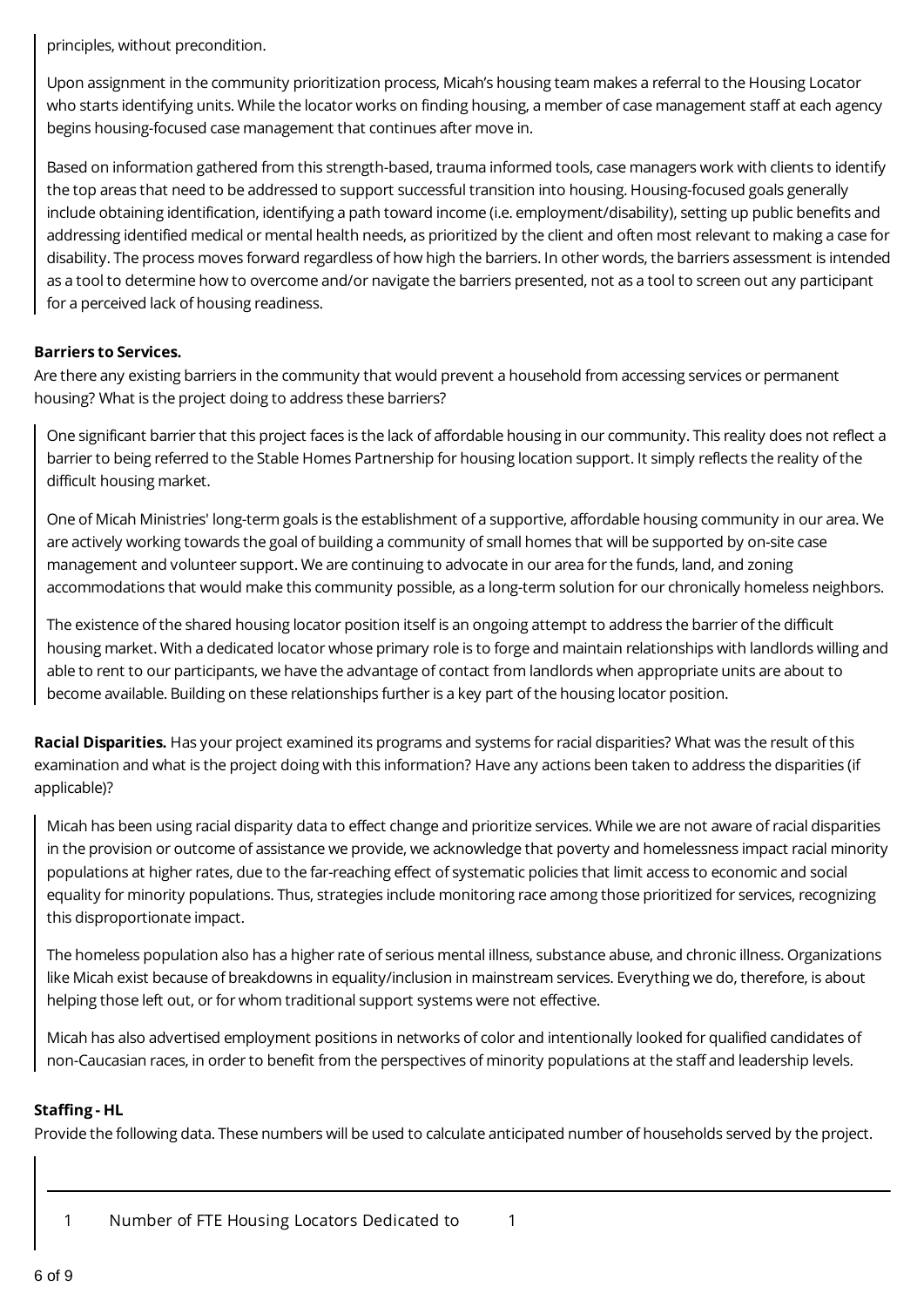| Project (could be fraction)                     |            |
|-------------------------------------------------|------------|
| Ideal Caseload for 1 FTE Housing Locator        | 13         |
| Average Length of Stay for Project Participants | 30-90 days |

## **Staff Capacity.**

Provide a description of project staff capacity to include experience and training. Include a list of the applicable certificates of training for direct program staff. If any staff dedicated to the project are also dedicated to other projects, explain the breakdown of hours by project. If any portion of the funding request is to pay for a new staff position, how will the agency ensure position is filled in a timely manner?

The Stable Homes Partnership is supported by two full time employees, funded between VHSP and Virginia's Housing Trust grant. The full-time employee funded by this application is the housing locator. The other full-time position, the housing administrator, is funded by the Housing Trust Fund Homeless Reduction Grant.

Under the Micah umbrella, these two employees function as part of our housing team, which currently includes a working supervisor, four full-time rapid rehousing case managers and three full-time permanent supportive housing case managers. The location staff serves the entire system of rapid re-housing providers. The position funded by VHSP is the primary real estate agent for those being placed, while the housing administrator position under Housing Trust Fund is an administrative support role and handles the office work associated with housing location.

Qualifications for the team include real estate experiences, technology expertise and familiarity with the MRIS system.

At the current time, the housing locator position is vacant, as the previous housing locator left Micah employment in January to pursue a new position elsewhere. The housing administrator is currently doing location work to fill the gap, while Micah actively seeks a qualified housing locator.

## **Organizational Capacity.**

Provide evidence of organizational capacity to administer the requested funding and implement VHSP-funded activities, to include governance, leadership, experience, and financial management. Will project activities be ready to begin on July 1, 2022?

Micah is governed by a 13-member Board of Directors, comprised of appointees of each of the nine founding churches. The Board of Directors currently contains members that include a property manager, an attorney, a realtor, a retired CIO for US HUD/Treasury, a public relations counselor, several members of the clergy, volunteers, and others, utilizing a vast array or relevant experience and knowledge. The Board follows a current Strategic Plan for the growth and success of the organization.

Micah has a full-time staff of 19, plus five part-time employees. Finances are managed by a fulltime bookkeeper/administrative position and supported by an Executive Director. Between these two positions, checks are cut on an at least weekly basis, remittances are submitted for grant reimbursement monthly and quarterly reports are complied as requested.

Financial and risk management policies govern financial practices. These written policies are followed and reviewed actively by our Board of Directors and particularly the Finance Committee of the Board. Our organization submits to an annual audit from an independent auditing agency and publishes our financial data, including yearly 990s, to our publicly-accessible website for transparency.

The activities of this project are established and ongoing, and we will be prepared to administer awarded funds in the upcoming fiscal year as well.

## **Prior Experience.**

Describe experience in utilizing state funds, performing proposed eligible activities, and serving proposed target population.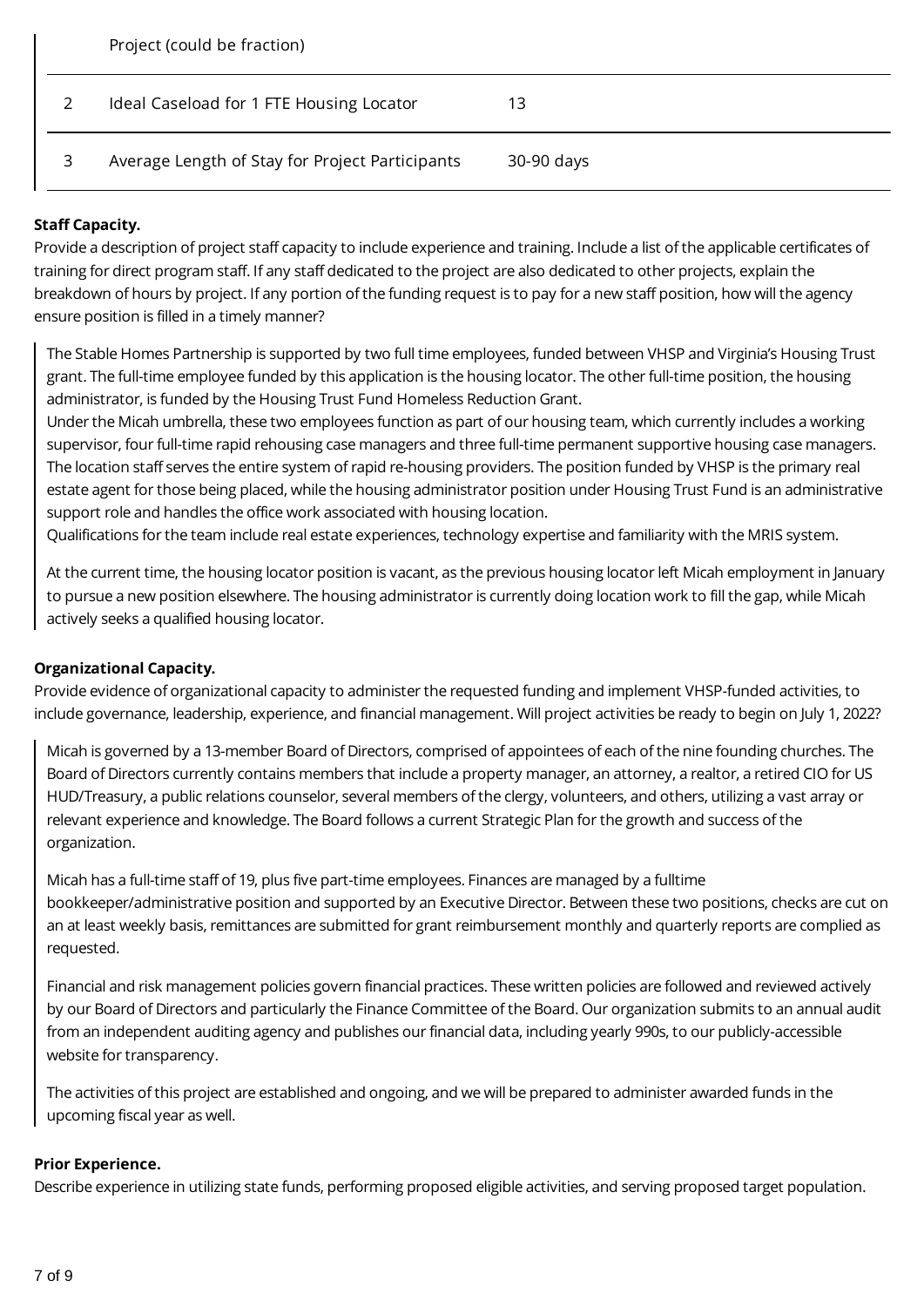Micah was founded in 2005 by a group of churches whose history with the homeless population extends back to the 1980s. These churches had been serving the needs of the homeless population as individual congregations, and decided to make the most meaningful and effective change by coming together to form Micah Ministries.

Micah's housing program has existed in an official capacity since at least 2010. In that time, its targeted efforts for housing and supporting the most vulnerable has resulted in an 56% decline in community chronic homelessness. When Micah's housing program began, it was supported entirely by private dollars. Since beginning to receive federal and state grant funding to support housing programs, the capacity within Micah's housing programs have continued to grow.

Even as other members of our CoC have struggled to access federal funding, or have been forced to decrease their capacity due to the challenges posed by the pandemic, Micah Ministries has continued to grow and serve our population. With the benefit of CHERP funding (among other new funding sources), Micah's work has become bigger and more effective since the start of the pandemic. We continue to expend our grant funding year and year and remain on schedule with federal grant reporting each year.

Micah's experience in administering grant funds received from state and federal sources, as well as being a steward of private community grants and donations, has established us as a trusted nonprofit in our community.

| <b>Spending Rates.</b>                                                                                                       |  |
|------------------------------------------------------------------------------------------------------------------------------|--|
| Was the project able to fully expend<br>100% of the funds initially contracted<br>for this project in FY21?                  |  |
| <b>Projected Spending.</b><br>Does the project expect to fully<br>expend 100% of the funds currently<br>contracted for FY22? |  |
| Findings.<br>$\lambda$ ro thoro any unrocal uad monitoring                                                                   |  |

Are there any unresolved monitoring or audit findings for any grants operated by the applicant or potential subrecipients?

# CoC - Attachments

## **Project Policies and Procedures**

| <b>PDF</b> | 2022-Housing Policy w Loc (563 KiB download) |
|------------|----------------------------------------------|
|            |                                              |

## **Job Descriptions**

| <b>PDF</b><br>6.17 Housing Locator.pdf (460 KiB download) |
|-----------------------------------------------------------|
|-----------------------------------------------------------|

#### **FRCoC Data Sheet**

| IXI SX' | FRCoC-Data-Form for Micah (18 KiB download) |
|---------|---------------------------------------------|
|---------|---------------------------------------------|